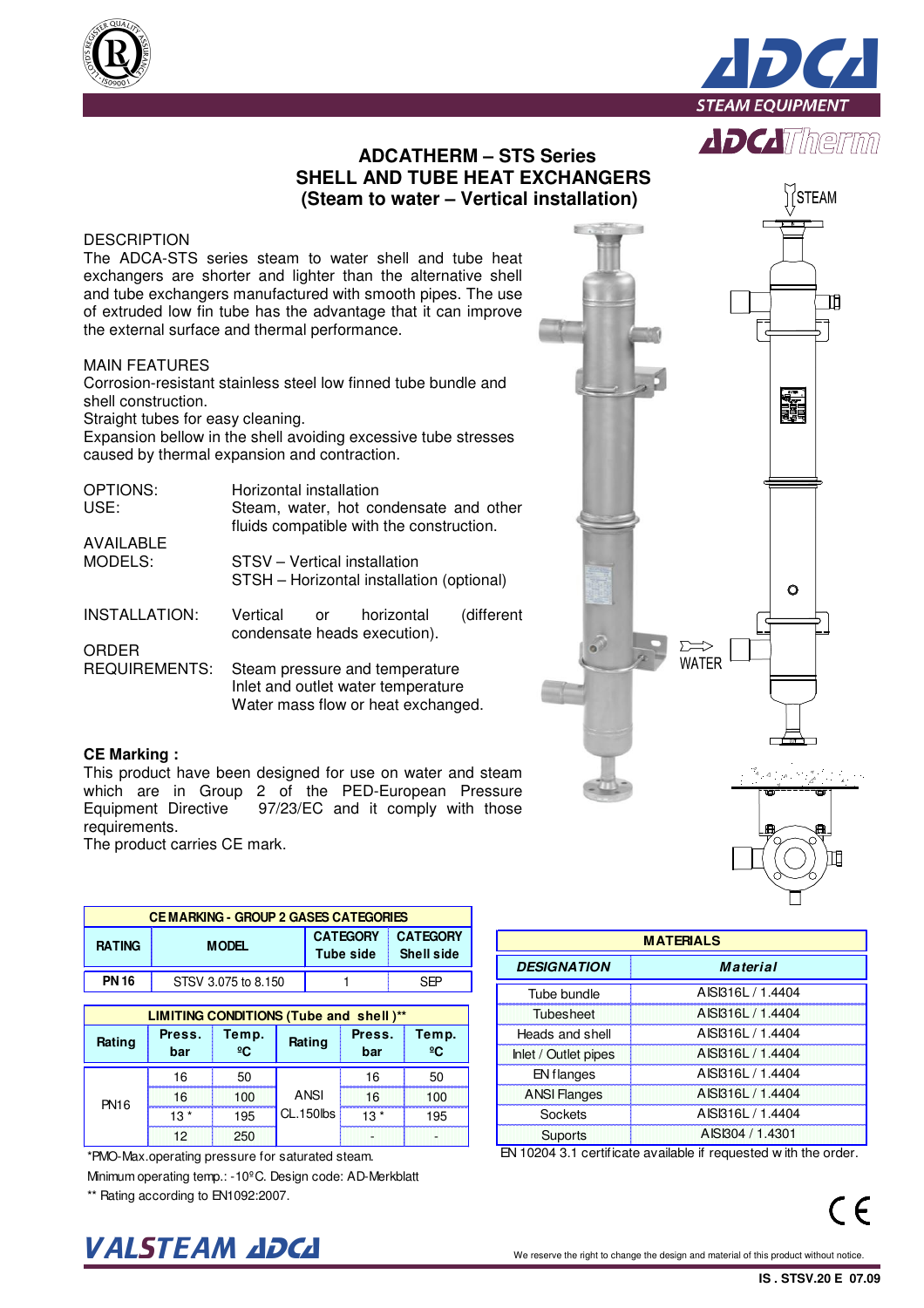





| <b>Model</b>      | <b>DIMENSIONS</b> |     |      |     |     |     |     |     |       |        |       |       |      |                |
|-------------------|-------------------|-----|------|-----|-----|-----|-----|-----|-------|--------|-------|-------|------|----------------|
|                   | A                 | B   | C    | D   | Е   | F   | G   | н   | $d1*$ | $d2^*$ | $d3*$ | $d4*$ | d5   | d <sub>6</sub> |
| STSV 3.075        | 1048              | 225 | 590  | 225 | 250 | 105 | 145 | 110 | 40    | 25     | 11/2" | 11/2" | 1/2" | 3/4"           |
| STSV 3.100        | 1290              | 225 | 840  | 225 | 250 | 105 | 145 | 110 | 40    | 25     | 11/2" | 11/2" | 1/2" | 3/4"           |
| STSV 3.150        | 1790              | 225 | 1340 | 225 | 250 | 105 | 145 | 110 | 40    | 25     | 11/2" | 11/2" | 1/2" | 3/4"           |
| <b>STSV 4.075</b> | 1070              | 240 | 590  | 240 | 274 | 117 | 157 | 126 | 40    | 25     | 11/2" | 11/2" | 1/2" | 3/4"           |
| STSV 4.100        | 1320              | 240 | 840  | 240 | 274 | 117 | 157 | 126 | 40    | 25     | 11/2" | 11/2" | 1/2" | 3/4"           |
| STSV 4.150        | 1820              | 240 | 1340 | 240 | 274 | 117 | 157 | 126 | 40    | 25     | 11/2" | 11/2" | 1/2" | 3/4"           |
| STSV 5.075        | 1090              | 250 | 590  | 250 | 300 | 130 | 170 | 151 | 50    | 40     | 2"    | 2"    | 1/2" | 3/4"           |
| <b>STSV 5.100</b> | 1340              | 250 | 840  | 250 | 300 | 130 | 170 | 151 | 50    | 40     | 2"    | 2"    | 1/2" | 3/4"           |
| STSV 5.150        | 1840              | 250 | 1340 | 250 | 300 | 130 | 170 | 151 | 50    | 40     | 2"    | 2"    | 1/2" | 3/4"           |
| STSV 6.075        | 1120              | 265 | 590  | 265 | 330 | 145 | 185 | 181 | 65    | 40     | 2"    | 2"    | 1/2" | 3/4"           |
| STSV 6.100        | 1370              | 265 | 840  | 265 | 330 | 145 | 185 | 181 | 65    | 40     | 2"    | 2"    | 1/2" | 3/4"           |
| <b>STSV 6.150</b> | 1870              | 265 | 1340 | 265 | 330 | 145 | 185 | 181 | 65    | 40     | 2"    | 2"    | 1/2" | 3/4"           |
| <b>STSV 8.075</b> | 1150              | 280 | 590  | 280 | 380 | 170 | 210 | 231 | 80    | 50     | 21/2" | 21/2" | 1/2" | 3/4"           |
| <b>STSV 8.100</b> | 1400              | 280 | 840  | 280 | 380 | 170 | 210 | 231 | 80    | 50     | 21/2" | 21/2" | 1/2" | 3/4"           |
| STSV 8.150        | 1900              | 280 | 1340 | 280 | 380 | 170 | 210 | 231 | 80    | 50     | 21/2" | 21/2" | 1/2" | 3/4"           |

\* Connections shown are only indicative. Final sizes will be attributed after order and considering the effective flow rates.